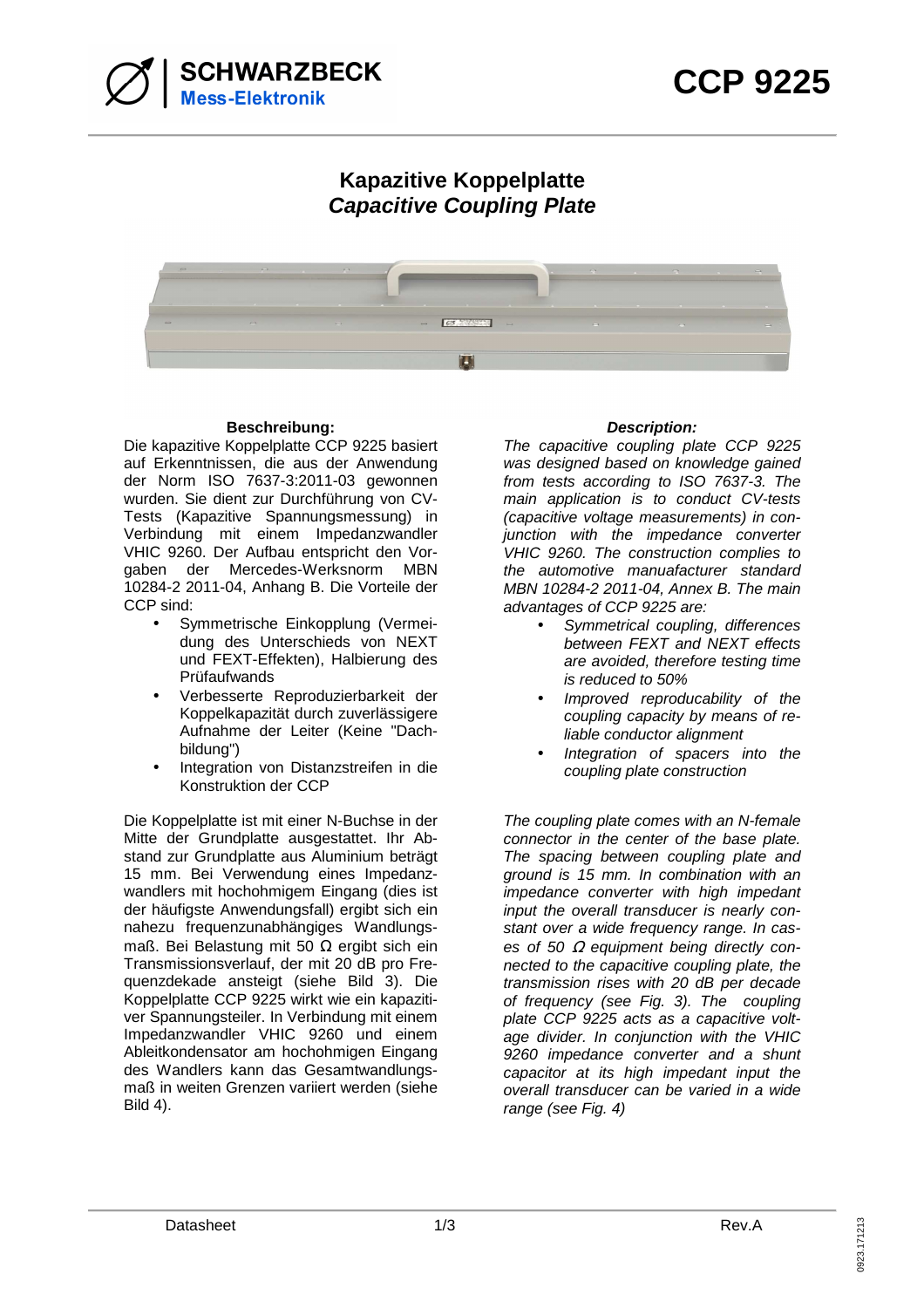



| <b>Technische Daten:</b>                                 |                    | <b>Specifications:</b>                                              |
|----------------------------------------------------------|--------------------|---------------------------------------------------------------------|
| Kapazität zwischen Referenz-<br>leiter und Koppelplatte: | $\approx$ 26 pF    | Capacitance between refer-<br>ence conductor and coupling<br>plate: |
| Kapazität des Koppelplatte zur<br>Masse:                 | $\approx$ 280 pF   | Capacitance between cou-<br>pling plate and ground:                 |
| Frequenzbereich:                                         | DC-30 MHz          | Frequency range:                                                    |
| Material:                                                | Aluminium          | Material:                                                           |
| Gewicht:                                                 | 12.5 kg            | Weight:                                                             |
| Septum:                                                  | 1000 x 140 mm      | Septum dimensions:                                                  |
| Leiterabstand zum Septum:                                | $10 \text{ mm}$    | Spacing between wire and<br>septum:                                 |
| Abstand Septum Grundplatte:                              | <b>15 mm</b>       | Spacing base plate to sep-<br>tum:                                  |
| Außenabmessungen:                                        | 1050 x 250 x 90 mm | Overall dimensions:                                                 |
| Anschluß:                                                | N female           | Connector:                                                          |
| Empfohlenes Zubehör:                                     | <b>VHIC 9260</b>   | Recommended accessories:                                            |



Bild 3: Hochohmiger Abgriff über VHIC 9260 (blaue Kurve), Abgriff im 50 Ohm System (grüne Kurve) Fig. 3: High impedant pick up via VHIC 9260 (blue trace), pick up via 50 Ω equipment (green trace)